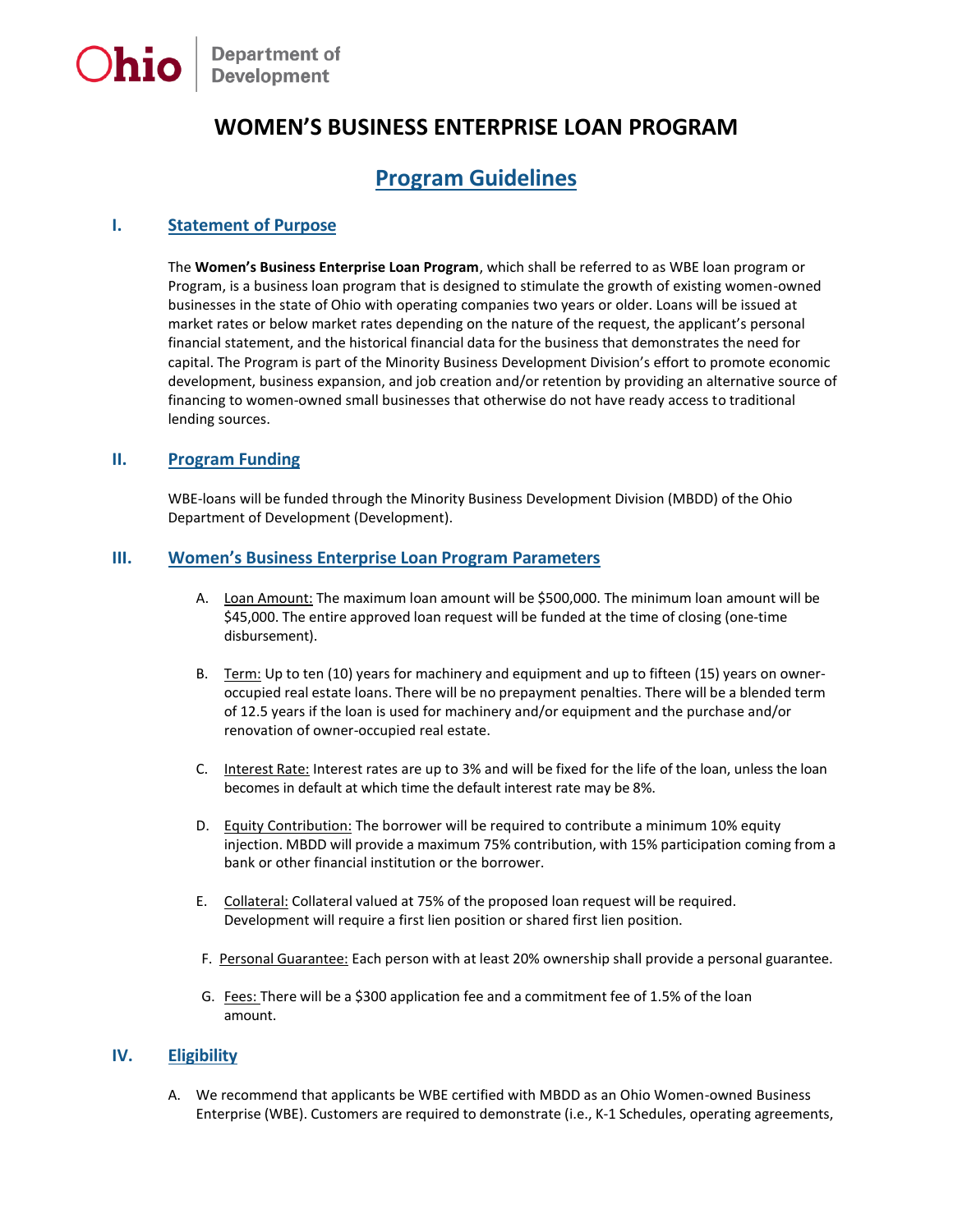etc.) they have at least 51% women ownership or collective women's ownership and woman's or women's control of the business.

- B. The applicant, including the business and its principals cannot be delinquent or in default on federal, state, or local taxes or in default on any existing private or publicly financed loans.
- C. The applicant, its principals, or any prior business owned by its principals cannot have previously defaulted on any financial assistance provided by MBDD or Development.
- D. Ineligible business will include but not limited to investment real estate, lending and leasing businesses, multi-level marketing, adult entertainment, gambling, bars, furniture and appliance rental, and check cashing.

## **V. Use of Proceeds**

- A. Loan proceeds may be used for machinery and equipment purchases, leasehold improvements, renovations, real estate purchases and refinancing of debt (when the debt is solely in the business name, was clearly used for the business and when refinancing will improve business cashflow and/or Development's collateral position).
- B. Loan proceeds may not be used for repaying delinquent state or federal taxes, financing residential property, investment property, operating capital, inventory and rolling stock, financing a change of ownership, reimbursing funds owed to an owner, partner, or shareholder, and financing a nonbusiness purpose.

## **VI. Loan Application Process**

MBDD has established a loan application and approval process that may be amended from time to time and will be binding upon all applicants.

MBDD staff will interview interested applicants to determine general program eligibility. A link to the application will be sent to eligible applicants. The application will request information related to the loan request and supporting documentation on the company, its ownership structure, principals, and guarantors.

#### Loan Approval and Denial

- 1. MBDD and Development, in its sole discretion, may approve or deny loan applications.
- 2. All WBE Loan applications will be processed through an internal review and approval process. Upon recommendation from MBDD staff, the loan application will be sent to the Minority Development Financing Advisory Board (MDFAB) for approval recommendation.
- 3. Approval shall be communicated in a written commitment to the Borrower.
- 4. If the loan application is denied, MBDD will notify the applicant in writing stating the reason for denial.

#### A. Withdrawal of Application

1. Any applicant may withdraw a loan application at any time prior to closing by giving written notice to MBDD.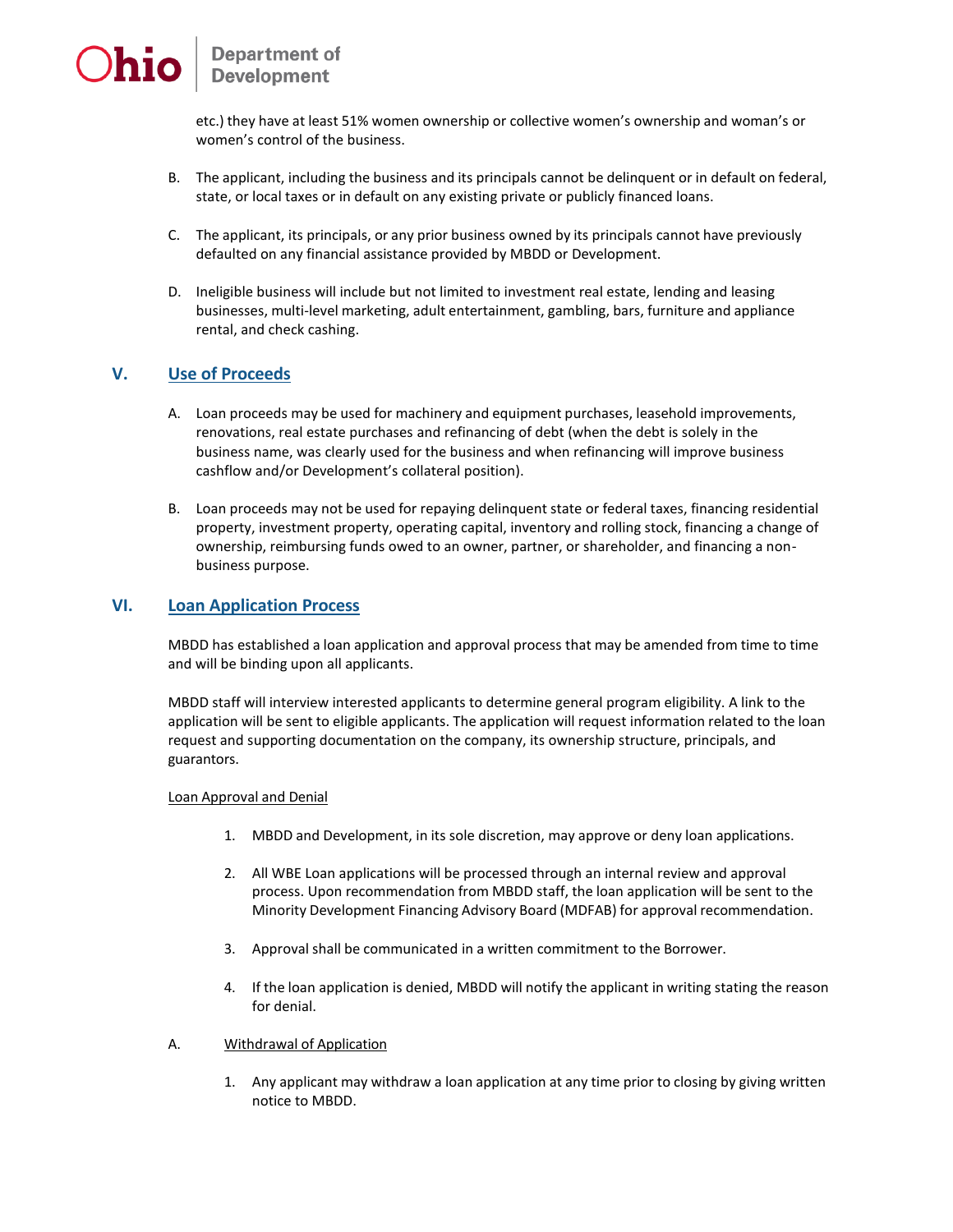## **Department of Development**

- 2. MBDD will maintain a log of each application. If the applicant fails to submit any additional requested information or documentation that is needed to complete the underwriting process within sixty (60) days of the application date, with no justifiable explanation, the application will be withdrawn, and written notice sent to the applicant.
- 3. MBDD may withdraw an application if inaccurate or fraudulent information is submitted.

### B. Loan Closing

- 1. Development will have all loan closing documentation completed by Development outside counsel.
- 2. The loan closing will be scheduled at a time acceptable to both the Borrower and outside counsel.
- 3. Loan proceeds will be disbursed electronically. To receive loan proceeds the Borrower will be required to use an existing OH|ID or register for one at Ohid.Ohio.gov and then use an existing Ohio Supplier ID or register for one at Supplier.Ohio.gov.
- 4. The Borrower will be required to provide the business' checking account information and to complete an ACH Authorization Agreement for loan repayment purposes.
- 5. As part of MBDD's annual review of the Borrower's loan, tax returns, income statements, balance sheets, and updated personal financial statements may be requested.
- 6. The Borrower must agree to all the terms and conditions set forth the loan documents provided.
- C. Assumption

Loans cannot be assumed by other businesses or individuals.

## **VIII. WBE-Loan Evaluation Criteria**

A. Business Evaluation

The historical and projected performance of the applicant and its owners will be evaluated to assess the ability to repay the proposed loan. An applicant will not be considered if Chapter 7 or Chapter 11 bankruptcy has been filed within the past three (3) years.

Specifically, this evaluation will include but is not limited to the following:

- 1. Financial Performance of the Business: This involves the evaluation of the historical financial performance of the applicant company, including an examination of tax returns, income statements, balance sheets, cash-flow statements, accounts receivable and accounts payable aging reports, projected financial performance, demonstration of general liability/hazard insurance and required industry licenses or certifications.
- 2. Business Viability: This involves the evaluation of the applicant's market area, client/ customer base, and competition. An executive summary and/or business plan may be required.